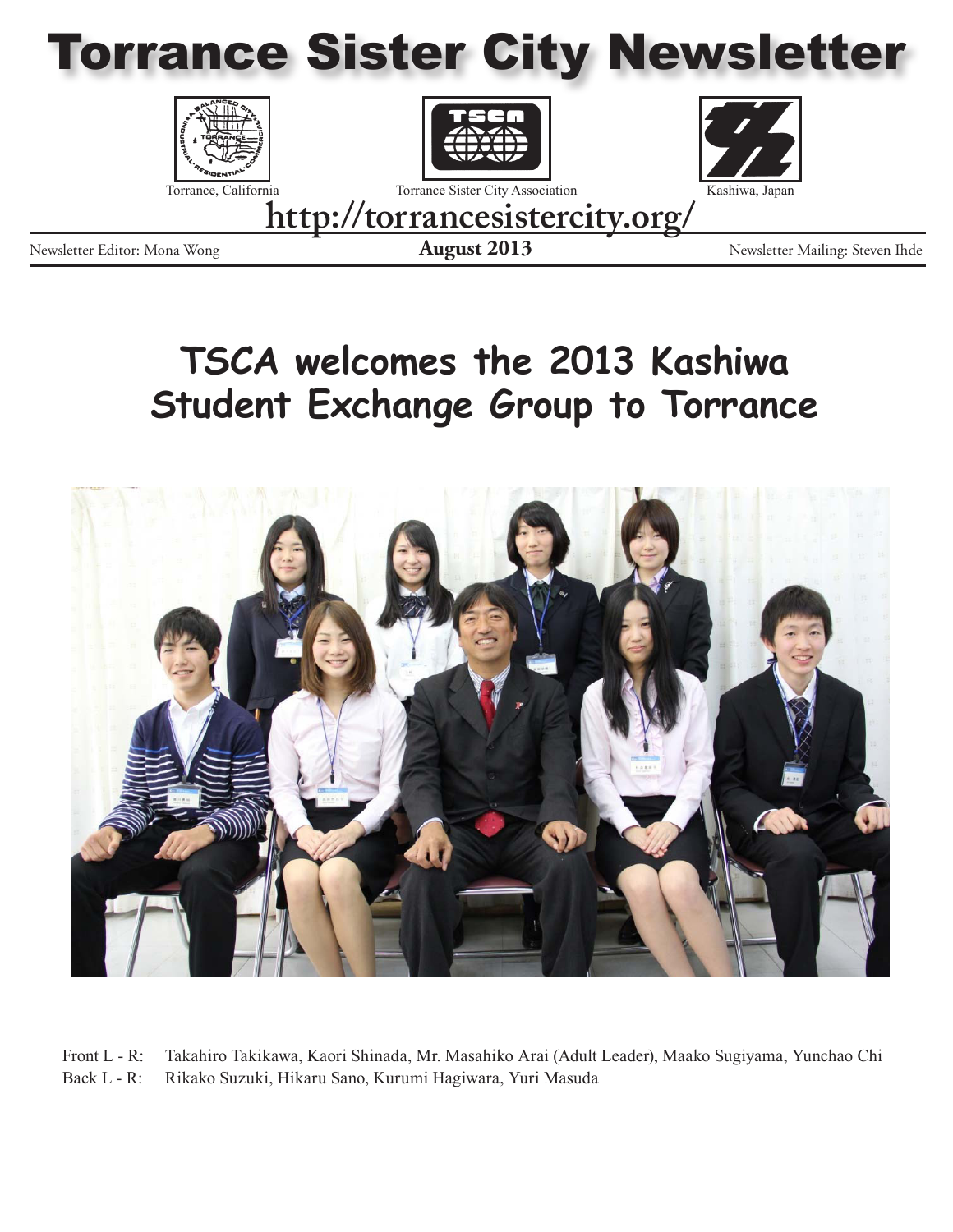

Hikaru Sano

16 years old, in 11th grade at Reitaku High School (welfare education). She wants to learn about American traditional activities, shop in Los Angeles, go to the beach, and eat American food. She anticipates talking and cooking with host families. Hikaru's father is an office worker with a car, mother a housewife who reads books. Her sister (26) is an office worker who does handicrafts; brother (25) a physical therapist who bikes; and brother (23) a government official who plays basketball.



Kaori Shinada

20 years old, a sophomore at Kyoritsu Women's University. In line with her studies in early child education, Kaori would like to go to a nursery school and observe children at activities in U.S. Her hobbies include basketball, soccer, and listening to music. In addition to talking with host family, she wants to do or watch sports, shop, and go to the beach. Her father is a company employee who likes to walk. Mother is a librarian who gardens, and sister (21) is a student who plays basketball.



Kurumi Hagiwara

17 years old, in 12th grade at Bunkyo Gakuin University Girls' Senior High School. She enjoys basketball, dancing and singing. Her father is Optician's president and plays golf. Mother is a housewife who likes to draw. Her two brothers (14 and 10) play basketball and TV games. Kurumi would like to go to the Aquarium of the Pacific, see the night view from Griffith Observatory, eat delicious food - and of course talking, shopping, cooking and playing with host families.



Maako Sugiyama

19 years old, a sophomore at Tokyo University of Science (Pharmaceutical Sciences). With an interest in health care, Maako wants to learn about the role of pharmacists in the U.S. and go to a pharmacy. With her host family, she wants to learn about U.S. culture and to share her culture through Japanese tea ceremony, abacus, and yukata/clothes. She also plays piano. Her father is an office worker who likes to stroll. Mother is a nurse who sews, and brother (16) plays table tennis.



Rikako Suzuki

16 years old, in 11th grade at Higashikatsushika High School. She enjoys calligraphy, playing piano, and mountain climbing. She is a member of her high school mountaineering club. While in Torrance, she would like to go to a place to enjoy nature, swim in the sea, and shop. She looks forward to talking with host family and exchanging cultures. Rikako's father is an office worker, enjoys the PC. Mother is an office worker who reads books. "I wish my host family would become my second family," she writes.



Takahiro Takikawa

16 years old, in 11th grade at Shibaura Institute of Technology Kashiwa High School, enjoys volleyball, watching baseball and soccer. While in the U.S., he hopes to visit a high school and college, go to the beach, eat delicious food, visit Disneyland, shop, and talk with host families. Takahiro's father is a bank employee who watches sports. Mother is a bank employee who likes to shop and cook. Brother (22) is a student at UCI and lives in Irvine, CA. His sister (18) is a student who watches baseball and listens to music. Jack, the family Jack Russell terrier (7), likes to eat and play!



Yunchao Chi

16 years old in 11th grade at Higashikatsushika High School. Chi wants to go shopping in Los Angeles and go to the beach. He anticipates talking with host family about their school life, music interests, and hopes to play basketball. Chi's father is a computer engineer who enjoys golf. His mother is a housewife who likes to cook. His 8-year-old brother enjoys swimming.



Yuri Masuda

19 years old, a sophomore at Meteorological College. Her father is an office worker who enjoys photography. Mother likes to watch movies and travel. Her sister (15) plays volleyball, and brother (13) likes cycling. Yuri hopes to sightsee with her host family, walk around town looking at structures, learning about history, and experiencing the different climate, culture, and local delicious food.



Masahiko Arai

Educated at University of Minnesota at Twin cities and Tokyo University of Science (Molecular Biology), Mr. Arai is a business consultant who enjoys tennis, soccer, and music (guitar). His wife, Ayumi, is an office worker at Kikkoman, who enjoys cooking, singing, and wine. They have 3 daughters (15, 13, and 10) who mainly enjoy musical activities. Mr. Arai is interested in American people's usual daily life and understanding cultural differences. He looks forward to talking with his host family, enjoying local food, scenic place, and possibly playing tennis.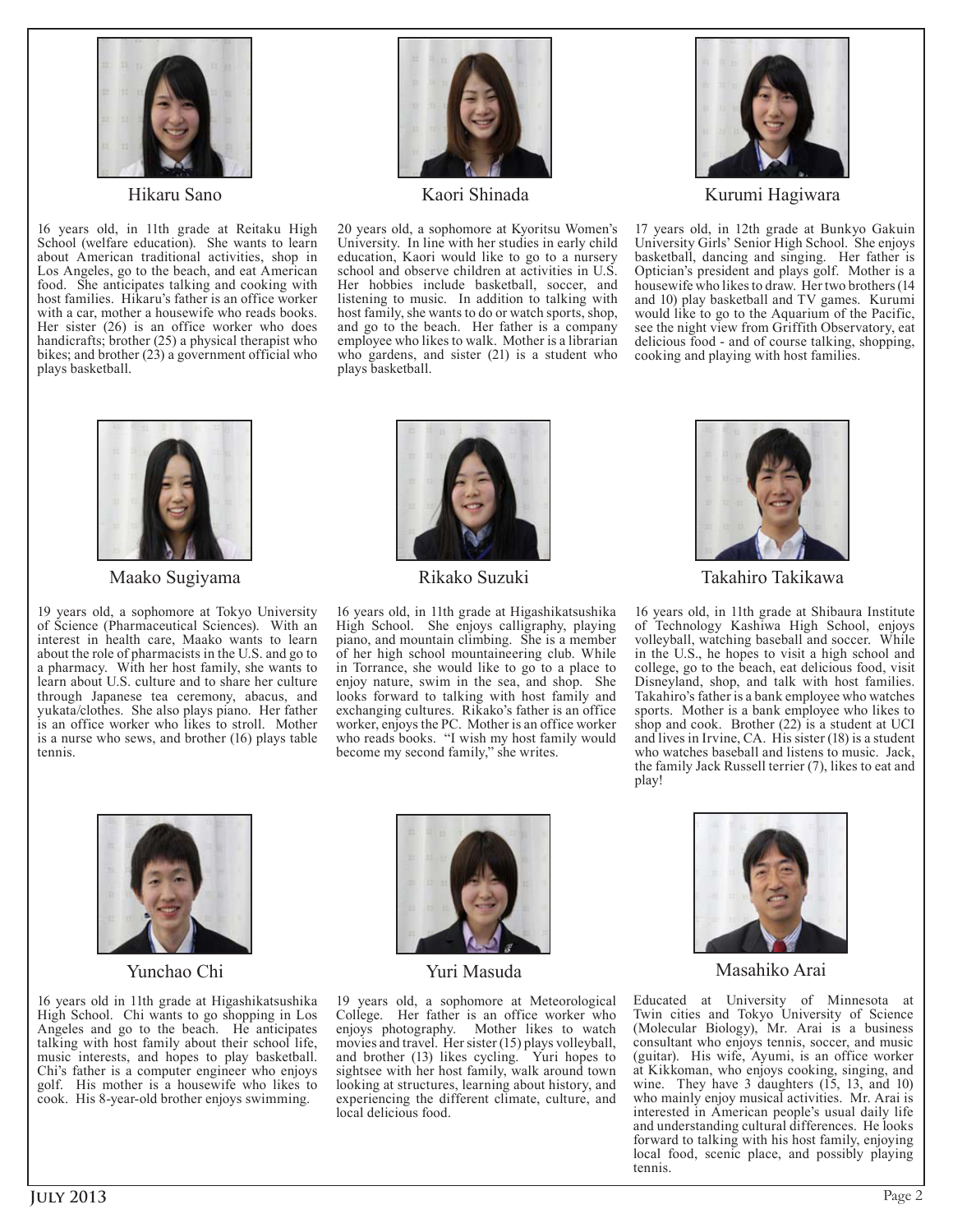### **President's Message**

#### **By Werner Willoughby**

On behalf of the Torrance Sister City Association, I would like to extend a warm welcome to the Kashiwa student delegation of Yunchao Chi,



Kurumi Hagiwara, Yuri Masuda, Hikaru Sano, Kaori Shinada, Maako Sugiyama, Rikako Suzuki, Takahiro Takikawa and their adult leader, Mr. Masahiko Arai. Here's hoping that their stay will be full of fun activities, interesting cultural experiences, exposure to historically significant topics especially in the Japanese American community, memorable

interactions with the people of Torrance and joyous interactions with their host families.

Many thanks to the following host families who have graciously extended their hospitality to the Kashiwa delegation: The Sutherlands, Gelbaums, Cortez-Barragans, Lobos, Nomiyas, Chan-Fukudas, Kawabutas, Kranzs, Matsumotos, Rubins, Tiansays, Ihde-Dunlaps, Shrivastava-Higas, Todds and Willoughbys.

If you have not yet made reservations for the Sayonara Banquet scheduled for Wednesday evening, August  $21<sup>st</sup>$ , 6:00 p.m., at the Toyota USA Automotive Museum, please mail your order form ASAP or reserve your seats at the Welcome Reception. The Sayonara Banquet will be the last opportunity to say goodbye to the Kashiwa delegation.

Best wishes to the 2013 Torrance student delegates who will be college freshmen in the fall: Emiko, Ken, Matthew and Vanessa as well as Rachel and Kristen from 2012. May the new high school seniors Jay and Cindy and juniors Ann and Melanie have an outstanding and memorable year.

Thank you Mr. Ron Kimmel for your efforts in maintaining our membership records and assembling the 2013 Membership Directory which you should have received in the mail. It's a beautiful directory with many dates, names, and personal information that have been researched and updated by Ron. Thanks again, Ron, on a job well done. It's a valuable resource. Thank you to our Kashiwa Liaison Ms Akiko Maruta for all of the exciting photos that were sent to me and which I forwarded to the Board, host families, TSCA members and supporters.

I began every morning by checking my email for the new photos of the day. What was the day's adventure going to be? Making soba noodles, experiencing Judo, interacting with the elementary students, hunting for fireflies and listening to the famous Kashiwa Municipal High School band. Everyday the photos enabled the people of Torrance to enjoy and experience the trip of a "lifetime" through our students and their adult leader Steven Ihde. Many thanks to Torrance Committee members and the citizens of Kashiwa for enabling our students and adult leader to have such a memorable experience. Thank you Kevin Butt and Matthew Medlock for your efforts in presenting Judo to our students. The smiles and excitement in Torrance matched those in Kashiwa.

If you see us out and about in Torrance between August 5th and the 21st, don't hesitate to approach the group, introduce yourself and welcome the 2013 Kashiwa delegation to Torrance. The entire city is playing host to the students and their adult leader. The Kashiwa delegation will be thrilled and happy to talk with you. Happiness is contagious…..you'll feel happy as well!!

#### **AUGUST CALENDAR**

- August 5 Kashiwa Students Arrive Welcome Reception, 5:45 at Nakano Theater
	- 9 City Hall Closed
	- 21 Sayonara Banquet, 6:00 at Toyota USA Auto Museum
	- 22 Kashiwa Students Leave
	- 23 City Hall Closed

(Next TSCA meeting will be September 9, 2013)

### **Membership News**

#### **Membership Chairman: Ron Kimmel**

The directory has been mailed to all members; if you did not receive your copy please call.

Add the following to the business and organization section:

Kitchen Deli 2018 W Carson St Torrance CA 90501

Please use the 2013 membership application on the back of the newsletter. This form reflects the dues increase enacted in 2012.

 If you have any questions, call Ron Kimmel at (310) 530- 2382.

The Torrance students will be reporting on their trip at the September association meeting and in future newsletters.

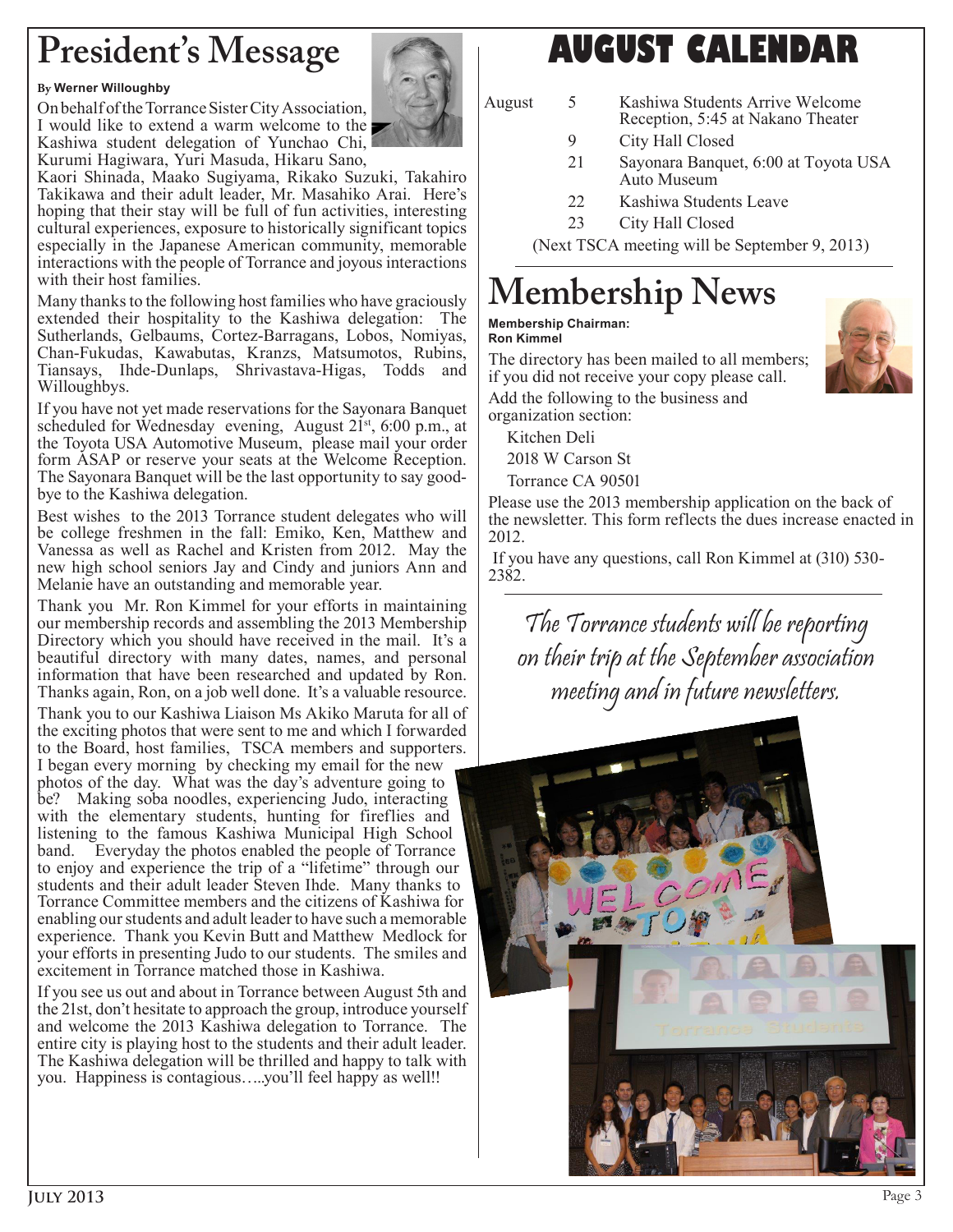## **Students and Host Families 2013**

#### Kashiwa Student Family #1 August 5-12 Family #2 August 15-22 Yunchao Chi Robert and Barbie Tiansay Tom and Jeannie Kawabata Kurumi Hagiwara **Kevin and Indu Lobo** Sheila Allen Yuri Masuda Sherwin and Marilyn Rubin Dave and Linda Kranz Hikaru Sano Bob and Vera Little Mickey and Frances Matsumoto Kaori Shinada Tash and Miae Nomiya Tash and Miae Nomiya Butch Ihde and Donna Dunlap Maako Sugiyama Kenneth Chan and Janice Fukuda Edwin and Mayumi Todd Rikako Suzuki David and Randi Gelbaum Leo Barragan and Dana Cortez Takahiro Takikawa Bill and Dana Sutherland PK Shrivastava and Reiko Higa Mr. Masahiko Arai **Butch Ihde and Donna Dunlap** Werner and Aileen Willoughby

# **Welcome Reception**

Thursday, August 5, 2013 5:30 to 8:00 p.m.

Nakano Theater at the Torrance Cultural Arts Center 3341 Civic Center Dr. Torrance, CA 90503

Family — Main dish plus salad, side dish, or dessert

Single or couple — Salad, side dish, or dessert

RSVP by Tuesday, July 30th

to Donna Dunlap at IhdeBat@aol.com

## **Sayonara Banquet**

Wednesday, August 21, 2013 6:00 to 9:00 p.m Toyota USA Automobile Museum, 19600 Van Ness Ave.

Reservations only mailed by<br>August  $6<sup>th</sup>$ . No tickets sold at the door.

Questions? Contact: Tiffany Yoshida at tcyoshida@yahoo.com

# **Chili Cook-Off at The Square Dance!**

Come join us for a chili cook-off at the annual square dance honoring this year's Kashiwa Exchange Students.

Break out your favorite recipes and work up a gallon of your best home – made chili to enter in our cook-off contest. Enter more than one recipe if you like!

#### **Prizes for the best chili!**

If chili is not your thing, bring cornbread or a salad. And please bring ample portions. Let's show our Kashiwa friends some abundant western hospitality.



The event will be a potluck, singles and couples bring a salad or cornbread, families of 3 or more to bring chili and a side (either cornbread or salad).

- When: Wednesday, August 7<sup>th</sup> starting at 5:30 p.m. and ending approx. around 9:00 p.m. (chili dinner/ contest and square dance)
- **\*** Where: Toyota USA Automobile Museum, 19600 Van Ness Ave.

RSVP on the Activity Order Form by August 5th. Late RSVP only accepted by email by July 30th. For information contact Steven Inde at steven.inde@gmail.com

#### COME FOR THE CHILI!

STAY FOR THE DANCING!

## **CALLING ALL TSCA MEMBERS:**

Please plan to join the fun next August and become a Host Family. Keep our Student Exchange Program in mind when you plan next summer's vacation. Hosting a Kashiwa student will be one of the most interesting and gratifying cultural experiences you'll ever have!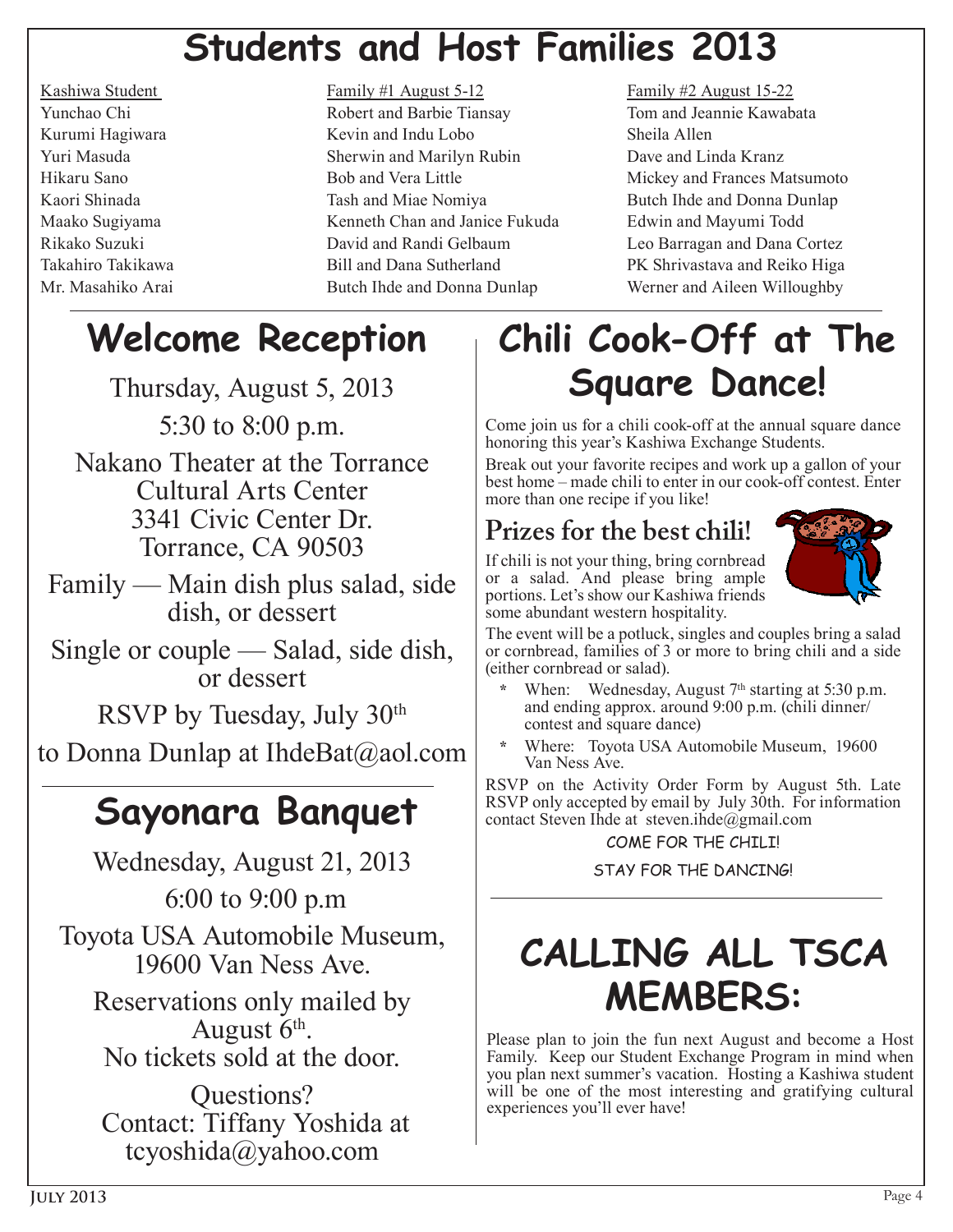#### **AUGUST ACTIVITIES EMERGENCY CONTACT AND CONSENT FORM 2013**

**Please note:** If you, a family member or guest is/are a participant in any of the activities during August this form must be completed and accompany the **Participation and Order Form** when it is mailed back to TSCA.

**Family Name: \_\_\_\_\_\_\_\_\_\_\_\_\_\_\_\_\_\_\_\_\_\_\_\_\_\_\_\_\_\_\_\_\_ Address**: \_\_\_\_\_\_\_\_\_\_\_\_\_\_\_\_\_\_\_\_\_\_\_\_\_\_\_\_\_\_\_ **Phone #**: **\_\_\_\_\_\_\_\_\_\_\_\_\_\_\_\_\_\_\_\_\_\_\_\_** Please supply as much of the following information as applicable. If you have a guest, please copy this form and complete a separate form for them. If they are a minor include their parents as the primary and secondary sources and have one of the parents sign the release at the bottom. Name Cell phone # Work phone # Relation in **Family Family** \_\_\_\_\_\_\_\_\_\_\_\_\_\_\_\_\_\_\_\_\_\_\_ \_\_\_\_\_\_\_\_\_\_\_\_\_\_\_\_\_\_ \_\_\_\_\_\_\_\_\_\_\_\_\_\_\_\_\_\_ \_\_\_\_\_\_\_\_\_ 1) Primary Contact/ Participant 2) \_\_\_\_\_\_\_\_\_\_\_\_\_\_\_\_\_\_\_\_\_\_\_ \_\_\_\_\_\_\_\_\_\_\_\_\_\_\_\_\_\_ \_\_\_\_\_\_\_\_\_\_\_\_\_\_\_\_\_\_ \_\_\_\_\_\_\_\_\_ Secondary Contact/Participant 3) \_\_\_\_\_\_\_\_\_\_\_\_\_\_\_\_\_\_\_\_\_\_\_ \_\_\_\_\_\_\_\_\_\_\_\_\_\_\_\_\_\_ \_\_\_\_\_\_\_\_\_\_\_\_\_\_\_\_\_\_ \_\_\_\_\_\_\_\_\_ Participant 4) \_\_\_\_\_\_\_\_\_\_\_\_\_\_\_\_\_\_\_\_\_\_\_ \_\_\_\_\_\_\_\_\_\_\_\_\_\_\_\_\_\_ \_\_\_\_\_\_\_\_\_\_\_\_\_\_\_\_\_\_ \_\_\_\_\_\_\_\_\_ Participant 5) \_\_\_\_\_\_\_\_\_\_\_\_\_\_\_\_\_\_\_\_\_\_\_ \_\_\_\_\_\_\_\_\_\_\_\_\_\_\_\_\_\_ \_\_\_\_\_\_\_\_\_\_\_\_\_\_\_\_\_\_ \_\_\_\_\_\_\_\_\_ Participant **Specific health information you may wish to provide:** Person #  $\_$  ,  $\_$  ,  $\_$  ,  $\_$  ,  $\_$  ,  $\_$  ,  $\_$  ,  $\_$  ,  $\_$  ,  $\_$  ,  $\_$  ,  $\_$  ,  $\_$  ,  $\_$  ,  $\_$  ,  $\_$  ,  $\_$  ,  $\_$  ,  $\_$  ,  $\_$  ,  $\_$  ,  $\_$  ,  $\_$  ,  $\_$  ,  $\_$  ,  $\_$  ,  $\_$  ,  $\_$  ,  $\_$  ,  $\_$  ,  $\_$  ,  $\_$  ,  $\_$  ,  $\_$  ,  $\_$  ,  $\_$  ,  $\_$  , \_\_\_\_\_ \_\_\_\_\_\_\_\_\_\_\_\_\_\_\_\_\_\_\_\_\_\_\_\_\_\_\_\_\_\_\_\_\_\_\_\_\_\_\_\_\_\_\_\_\_\_\_\_\_\_\_\_\_\_\_\_\_\_\_\_\_\_\_\_\_\_\_\_\_  $\_$  ,  $\_$  ,  $\_$  ,  $\_$  ,  $\_$  ,  $\_$  ,  $\_$  ,  $\_$  ,  $\_$  ,  $\_$  ,  $\_$  ,  $\_$  ,  $\_$  ,  $\_$  ,  $\_$  ,  $\_$  ,  $\_$  ,  $\_$  ,  $\_$  ,  $\_$  ,  $\_$  ,  $\_$  ,  $\_$  ,  $\_$  ,  $\_$  ,  $\_$  ,  $\_$  ,  $\_$  ,  $\_$  ,  $\_$  ,  $\_$  ,  $\_$  ,  $\_$  ,  $\_$  ,  $\_$  ,  $\_$  ,  $\_$  , In the event any of the above individuals need IMMEDIATE medical attention, I give my permission to TSCA'S assigned activity leader(s) to obtain the necessary medical aid or assistance for IMMEDIATE care. Signature of Primary Contact: \_\_\_\_\_\_\_\_\_\_\_\_\_\_\_\_\_\_\_\_\_\_\_\_\_\_\_\_\_\_ Date: \_\_\_\_\_\_\_\_\_\_\_ Mail with **Participation and Order Form** to: **Torrance Sister City Association August Activities c/o Community Services Department DUE: July 5, 2013 3031 Torrance Blvd. Torrance, CA 90503**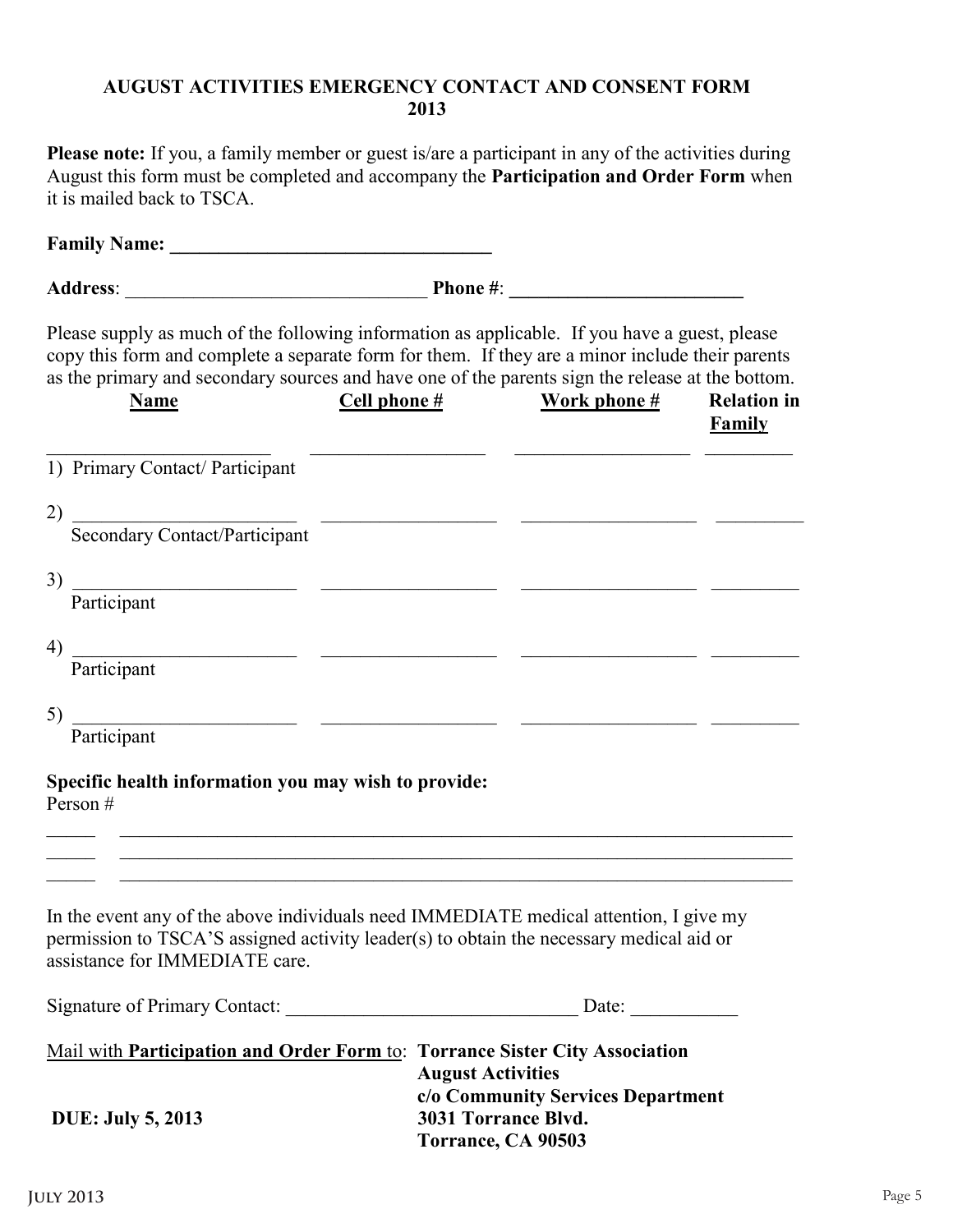#### **2013 Kashiwa Exchange Student's Activities**

#### **Please read these instructions carefully.**

The West Annex of Torrance City Hall located at 3031 Torrance Blvd; is the main drop-off and pick-up location. There are other locations on certain days, so please read these instructions carefully. The starting times are **departure times.** Please meet at the location **at least 10 minutes before that.** Transportation will be by a City of Torrance bus provided to TSCA for our use only unless otherwise noted. Priority on the bus goes to the Kashiwa group, activity leader(s), Torrance exchange students, and host families. Drop-off and pick-up arrangements are the responsibility of the host families, not the activity leader(s). **Students or the activity leader will call to inform host families of arrival times at the West Annex if the arrival time is different than the posted time. \*** If you have any questions please email me at: **w.p.willoughby@gmail.com**

| <b>DAY AND TIME</b>    |                        | DETAILED INFORMATION AND INSTRUCTIONS                                                                                                                                                                       |  |  |  |
|------------------------|------------------------|-------------------------------------------------------------------------------------------------------------------------------------------------------------------------------------------------------------|--|--|--|
| Monday                 | 11:15 a.m.             | The 2013 Torrance students, Steven Ihde (2013 Adult Leader), and Werner Willoughby (TSCA                                                                                                                    |  |  |  |
| August 5               |                        | President) will board a city bus to meet the Kashiwa students at LAX. The Kashiwa students will arrive                                                                                                      |  |  |  |
|                        |                        | via ANA flight $#6$ at 11:25 a.m.                                                                                                                                                                           |  |  |  |
|                        | $3:00$ p.m.            | First host families take their student, or adult leader, home from the West Annex. Second host families                                                                                                     |  |  |  |
|                        |                        | are also welcome to meet their guest at this time.                                                                                                                                                          |  |  |  |
|                        | 5:30 p.m.              | All host families and students meet at the Nakano Theater for the Welcome Reception. All TSCA                                                                                                               |  |  |  |
|                        |                        | members/friends are encouraged to attend. This is a potluck, singles or couples bring a salad or dessert.                                                                                                   |  |  |  |
|                        |                        | Families bring a salad or dessert and a main dish. Bring your own serving utensils. Please arrive by                                                                                                        |  |  |  |
|                        |                        | 5:30.                                                                                                                                                                                                       |  |  |  |
| Tuesday                | 9:00 a.m.              | Courtesy call to Mayor Frank Scotto                                                                                                                                                                         |  |  |  |
| <b>August 6</b>        | 10:00 a.m.             | Torrance Fire Department                                                                                                                                                                                    |  |  |  |
|                        | 11:30 a.m.             | P/U box lunches at Torrance Bakery/ Local Place, Wilson Park for lunch                                                                                                                                      |  |  |  |
|                        | $1:00$ p.m.            | Torrance Police Department                                                                                                                                                                                  |  |  |  |
|                        | 2:30 p.m.              | Japanese Garden                                                                                                                                                                                             |  |  |  |
|                        | 3:30 p.m.              | Return to West Annex, girls select Square Dance dress for the next evening.                                                                                                                                 |  |  |  |
|                        | $4:15$ p.m.            | Host families pick up students at the West Annex                                                                                                                                                            |  |  |  |
|                        | $6:50$ p.m.            | Meet in the City Council Chambers. Kashiwa group to be introduced and speak briefly. Host families                                                                                                          |  |  |  |
|                        |                        | and TSCA members are encourage to attend                                                                                                                                                                    |  |  |  |
|                        | 7:30 p.m.              | Ice cream social sponsored by the Torrance Y's Men's Club for the Kashiwa group and host families.                                                                                                          |  |  |  |
|                        |                        | YMCA - 2900 W. Sepulveda Blvd., 90505                                                                                                                                                                       |  |  |  |
| Wednesday              | $\overline{9:}30$ a.m. | Depart West Annex for Oriental Motor and Torrance Bakery.                                                                                                                                                   |  |  |  |
| <b>August 7</b>        |                        | Note this is for Kashiwa Students Only                                                                                                                                                                      |  |  |  |
|                        | 10:00 a.m.             | Oriental Motor                                                                                                                                                                                              |  |  |  |
|                        | $1:00$ p.m.            | <b>Torrance Bakery</b>                                                                                                                                                                                      |  |  |  |
|                        | 3:30 p.m.              | Host families pick up students at the West Annex                                                                                                                                                            |  |  |  |
|                        | 5:30 p.m.              | Chili Cook-off/Square Dance at Toyota USA Automotive Museum (19600 Van Ness Blvd. 90501) with                                                                                                               |  |  |  |
|                        |                        | Boots'n Bows Square Dance Club. Both host families are encouraged to participate.                                                                                                                           |  |  |  |
|                        |                        | Families of two or more bring chili, singles bring cornbread.                                                                                                                                               |  |  |  |
|                        | 9:00 p.m.              | Host families take student home.                                                                                                                                                                            |  |  |  |
| Thursday               | 8:00 a.m.              | Depart West Annex for the Getty                                                                                                                                                                             |  |  |  |
| <b>August 8</b>        | $10:00$ a.m.           | The Getty opens                                                                                                                                                                                             |  |  |  |
|                        | $1:00$ p.m.            | Arrive at UCLA, lunch on campus                                                                                                                                                                             |  |  |  |
|                        | $2:00$ p.m.            | Begin tour of campus (bring sunscreen)                                                                                                                                                                      |  |  |  |
|                        | 4:30 p.m.              | Leave UCLA for West Annex                                                                                                                                                                                   |  |  |  |
|                        | 5:30 p.m.              | Arrive West Annex                                                                                                                                                                                           |  |  |  |
| Friday                 | 8:15 a.m.              | Depart West Annex for King's Hawaiian Bakery                                                                                                                                                                |  |  |  |
| <b>August 9</b>        |                        | Please note: safety requirements for the bakery – closed toe shoes, pants, no jewelry, watches,                                                                                                             |  |  |  |
|                        |                        | necklaces or photography inside the bakery.                                                                                                                                                                 |  |  |  |
|                        |                        | Bring sunscreen and a towel as the beach is our next destination                                                                                                                                            |  |  |  |
|                        | 10:30 a.m.             | Depart King's for beach party at Torrance Beach                                                                                                                                                             |  |  |  |
|                        | $3:00$ p.m.            | Host families pick up students at Torrance Beach, (Miramar Park, near the parking kiosk and dolphin<br>statue)                                                                                              |  |  |  |
|                        | $5:00$ p.m.            | Depart West Annex for Dodger Stadium. The Kashiwa guests will have a "Dodger Dog" for dinner.<br>The return time is approximate, due to possible extra innings and traffic. We will call those families not |  |  |  |
|                        |                        | attending the game as to our possible arrival time at the West Annex.                                                                                                                                       |  |  |  |
|                        |                        | Please note that backpacks are not allowed in Dodger Stadium. Backpacks should be left home.                                                                                                                |  |  |  |
| Approximate 11:00 p.m. |                        | Host families pick up students at the West Annex.                                                                                                                                                           |  |  |  |
|                        |                        | NOTE: City Hall/West Annex are closed today - no restroom facilities                                                                                                                                        |  |  |  |
|                        |                        |                                                                                                                                                                                                             |  |  |  |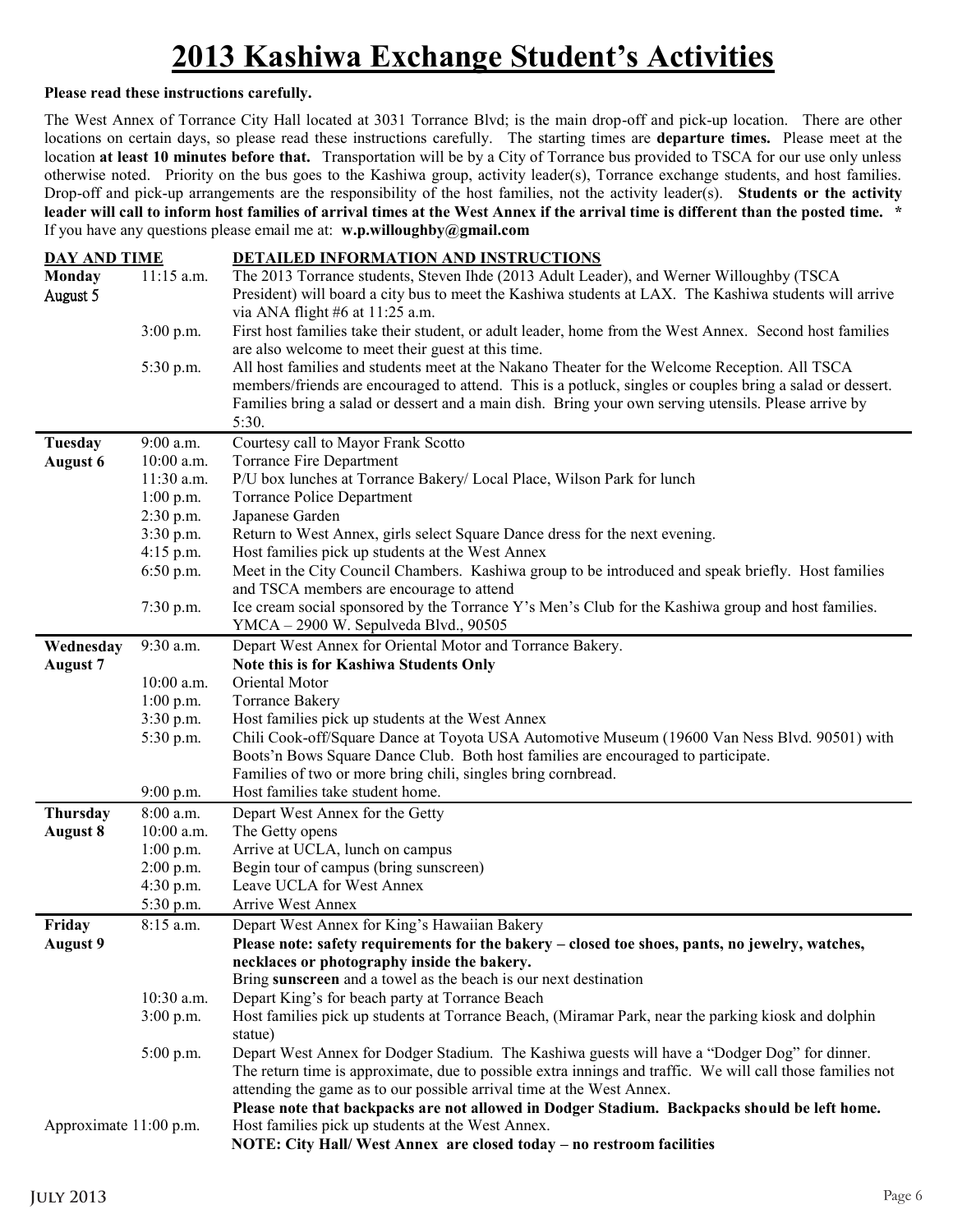| <b>Saturday and Sunday</b> |              | FREE WEEKEND WITH FIRST HOST FAMILY                                                                         |  |  |  |
|----------------------------|--------------|-------------------------------------------------------------------------------------------------------------|--|--|--|
| <b>August 10, 11</b>       |              | Wear sunscreen for outdoor activities!                                                                      |  |  |  |
| <b>Monday</b>              | 8:15 a.m.    | Depart West Annex for Farmer Brothers                                                                       |  |  |  |
| <b>August 12</b>           | 8:30 a.m.    | Arrive Farmer Bros. Please note: safety requirements - closed toe shoes, cover entire foot, soxs,           |  |  |  |
|                            |              | pants, no jewelry, watches, necklace in facilities                                                          |  |  |  |
|                            | 10:30 a.m.   | Depart F.B. for Ralphs Market/shopping/cooking                                                              |  |  |  |
|                            | $1:00$ p.m.  | Depart for park/lunch/games Bring Sunscreen                                                                 |  |  |  |
|                            | 4:00 p.m.    | Depart for West Annex                                                                                       |  |  |  |
|                            | 4:30 p.m.    | Host families p/u students at West Annex                                                                    |  |  |  |
| Tuesday - Thursday         |              | San Diego - BRING SUNSCREEN!!                                                                               |  |  |  |
| August 13 - 15             |              | The itinerary will be included on a separate handout                                                        |  |  |  |
|                            |              | $1st$ & 2 <sup>nd</sup> host families arrange transfer of luggage.                                          |  |  |  |
|                            |              | 2 <sup>nd</sup> host family pick up at West Annex when student return                                       |  |  |  |
| Friday                     | 8:00 a.m.    | Depart West Annex for ITS (International Transport Service)                                                 |  |  |  |
| <b>August 16</b>           | 8:30 a.m.    | Arrive ITS                                                                                                  |  |  |  |
|                            | $11:00$ a.m. | Depart ITS for Costco                                                                                       |  |  |  |
|                            | 11:30 a.m.   | Arrive and tour Costco                                                                                      |  |  |  |
|                            | $12:30$ p.m. | Lunch                                                                                                       |  |  |  |
|                            | $1:00$ p.m.  | <b>Torrance Tour</b>                                                                                        |  |  |  |
|                            | 3:45 p.m.    | Host families pick up students at the West Annex                                                            |  |  |  |
|                            | $5:00$ p.m.  | Meet at Wilson Park/Hollywood Bow Park and Ride                                                             |  |  |  |
|                            | $6:00$ p.m.  | Board bus to Hollywood Bowl concert                                                                         |  |  |  |
|                            | 8:30 p.m.    | Hollywood Bowl concert (Tchaikovsky 1812, fireworks)                                                        |  |  |  |
|                            | 11:45 p.m.   | Host families pick up students from Wilson Park (time is approx.)                                           |  |  |  |
| <b>Saturday and Sunday</b> |              | FREE WEEKEND WITH SECOND HOST FAMILY                                                                        |  |  |  |
| August $17-18$             |              | Wear sunscreen for outdoor activities!                                                                      |  |  |  |
| Monday                     | 8:00 a.m.    | Depart West Annex for Universal Studios                                                                     |  |  |  |
| <b>August 19</b>           | 8:00 p.m.    | Depart Universal Studios                                                                                    |  |  |  |
|                            | $9:00$ p.m.  | Host families pick up students at West Annex (time is approx)                                               |  |  |  |
| Tuesday                    | 8:30 a.m.    | Depart West Amex for Little Tokyo - Japanese American National Museum, Rafu Shimpo, Go for                  |  |  |  |
| <b>August 20</b>           |              | Broke Monument, Japanese American Cultural and Community Center.                                            |  |  |  |
|                            | $3:45$ p.m.  | Depart for West Annex                                                                                       |  |  |  |
|                            | 4:30 p.m.    | Host families pick up students from West Annex                                                              |  |  |  |
| Wednesday                  | 8:30 a.m.    | Meet at the West Annex for a continental breakfast, practice speeches, walk to Del Amo Mall for             |  |  |  |
| <b>August 21</b>           |              | shopping and lunch                                                                                          |  |  |  |
|                            | 2:30 p.m.    | Host families pick up students by the East entrance to Jo-ann's inside the mall by the escalator.           |  |  |  |
|                            | $6:00$ p.m.  | Sayonara Banquest at the Toyota USA Automotive Museum.                                                      |  |  |  |
|                            |              | Museum – 19600 Van Ness Blvd., 90501                                                                        |  |  |  |
|                            |              | All host families should attend.                                                                            |  |  |  |
|                            |              | This may be the most memorable event                                                                        |  |  |  |
| Thursday                   | 10:00 a.m.   | Meet at the Tom Bradley International Terminal for check-in, three hours before fight time. The second      |  |  |  |
| <b>August 22</b>           |              | host family will transport their Kashiwa guest to the airport. Allow plenty of time for traffic congestion. |  |  |  |
|                            |              | First host families may also participate.                                                                   |  |  |  |
|                            |              | Drop off your guest with their luggage at the curb (TSCA people will be there to assist) and then park      |  |  |  |
|                            |              | your car.                                                                                                   |  |  |  |
|                            |              | Farewells should not be prolonged as the Kashiwa group needs to be at their departure gate at least an      |  |  |  |
|                            |              | hour-and-a-half before boarding their aircraft                                                              |  |  |  |
|                            | $1:10$ p.m.  | The Kashiwa group leaves for Japan via ANA Flight #5                                                        |  |  |  |
|                            |              |                                                                                                             |  |  |  |
|                            |              | Sayonara, until we meet again!                                                                              |  |  |  |
|                            |              |                                                                                                             |  |  |  |